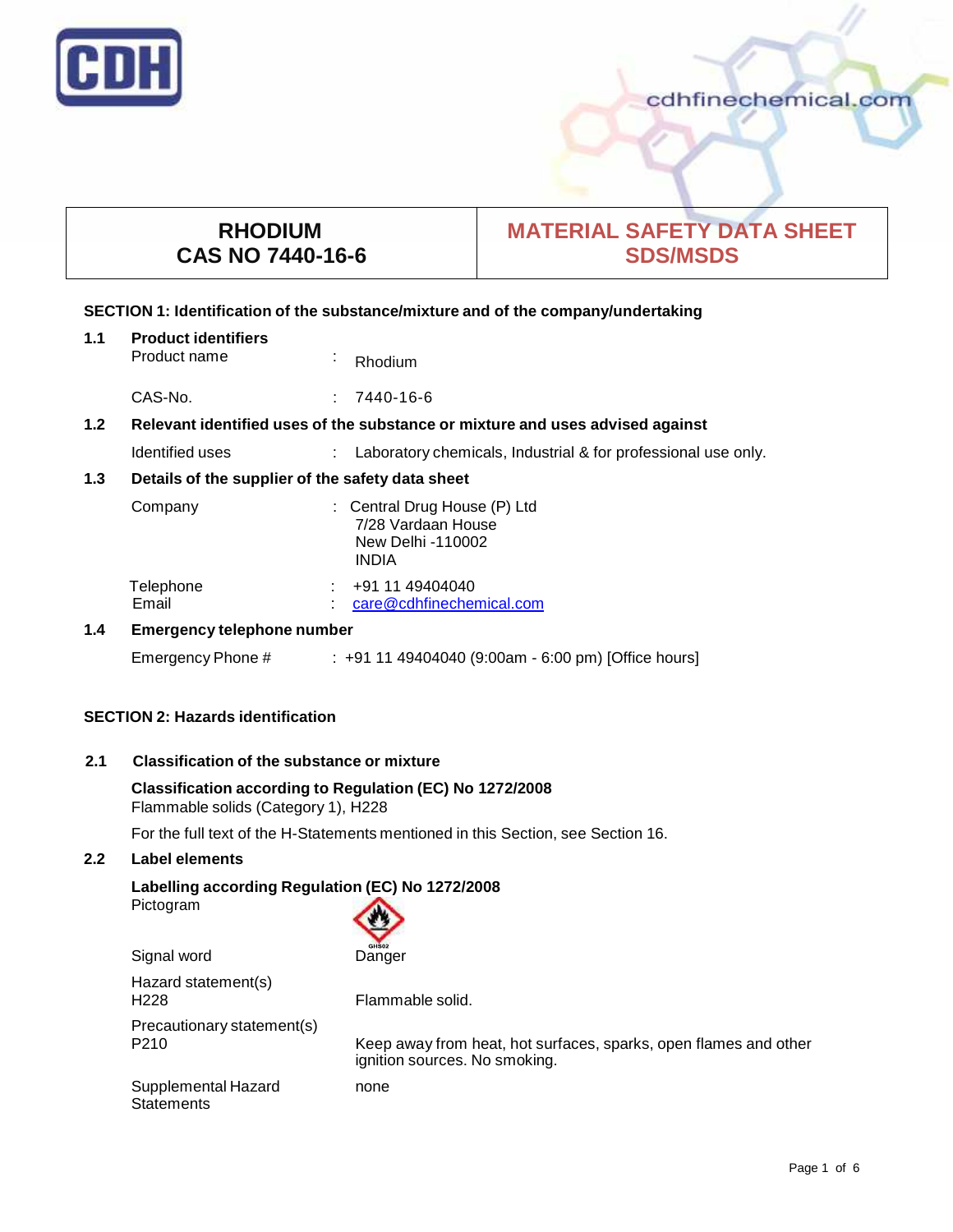# **2.3 Other hazards**

This substance/mixture contains no components considered to be either persistent, bioaccumulative and toxic (PBT), or very persistent and very bioaccumulative (vPvB) at levels of 0.1% or higher.

# **SECTION 3: Composition/information on ingredients**

### **3.1 Substances**

| Formula          | : Rh              |
|------------------|-------------------|
| Molecular weight | $: 102.91$ g/mol  |
| CAS-No.          | $: 7440 - 16 - 6$ |
| EC-No.           | $: 231 - 125 - 0$ |

No components need to be disclosed according to the applicable regulations.

For the full text of the H-Statements mentioned in this Section, see Section 16.

#### **SECTION 4: First aid measures**

#### **4.1 Description of first aid measures**

#### **General advice**

Consult a physician. Show this safety data sheet to the doctor in attendance.

#### **If inhaled**

If breathed in, move person into fresh air. If not breathing, give artificial respiration. Consult a physician.

#### **In case of skin contact**

Wash off with soap and plenty of water. Consult a physician.

#### **In case of eye contact**

Flush eyes with water as a precaution.

#### **If swallowed**

Do NOT induce vomiting. Never give anything by mouth to an unconscious person. Rinse mouth with water. Consult a physician.

# **4.2 Most important symptoms and effects, both acute and delayed** The most important known symptoms and effects are described in the labelling (see section 2.2) and/or in section 11

**4.3 Indication of any immediate medical attention and special treatment needed** No data available

#### **SECTION 5: Firefighting measures**

**5.1 Extinguishing media**

#### **Suitable extinguishing media** Use water spray, alcohol-resistant foam, dry chemical or carbon dioxide.

- **5.2 Special hazards arising from the substance ormixture** Rhodium/rhodium oxides
- **5.3 Advice for firefighters** Wear self-contained breathing apparatus for firefighting if necessary.
- **5.4 Further information** Use water spray to cool unopened containers.

#### **SECTION 6: Accidental release measures**

**6.1 Personal precautions, protective equipment and emergency procedures** Avoid dust formation. Avoid breathing vapours, mist or gas. Ensure adequate ventilation. Remove all sources of ignition. Evacuate personnel to safe areas. For personal protection see section 8.

#### **6.2 Environmental precautions** Prevent further leakage or spillage if safe to do so. Do not let product enter drains.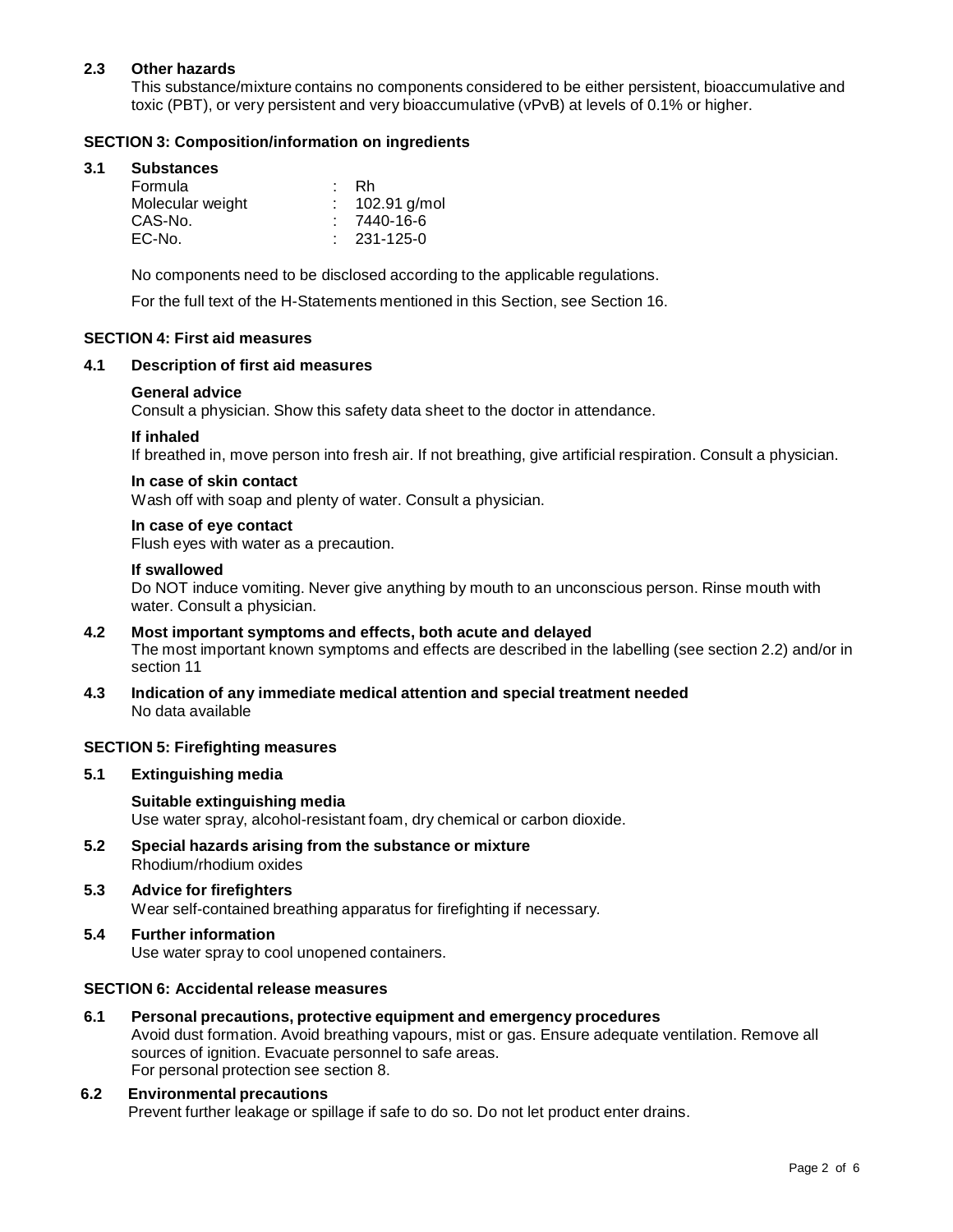# **6.3 Methods and materials for containment and cleaning up**

Sweep up and shovel.\'20 Contain spillage, and then collect with an electrically protected vacuum cleaner or by wet-brushing and place in container for disposal according to local regulations (see section 13). Keep in suitable, closed containers for disposal.\'20 Contain spillage, pick up with an electrically protected vacuum cleaner or by wet-brushing and transfer to a container for disposal according to local regulations (see section 13).

# **6.4 Reference to other sections**

For disposal see section 13.

# **SECTION 7: Handling and storage**

### **7.1 Precautions for safe handling**

Avoid formation of dust and aerosols.

Provide appropriate exhaust ventilation at places where dust is formed.Keep away from sources of ignition - No smoking.Take measures to prevent the build up of electrostatic charge. For precautions see section 2.2.

# **7.2 Conditions for safe storage, including any incompatibilities**

Store in cool place. Keep container tightly closed in a dry and well-ventilated place. Storage class (TRGS 510): Flammable solid hazardous materials

#### **7.3 Specific end use(s)**

Apart from the uses mentioned in section 1.2 no other specific uses are stipulated

#### **SECTION 8: Exposure controls/personal protection**

#### **8.1 Control parameters**

#### **8.2 Exposure controls**

#### **Appropriate engineering controls**

Handle in accordance with good industrial hygiene and safety practice. Wash hands before breaks and at the end of workday.

# **Personal protective equipment**

#### **Eye/face protection**

Safety glasses with side-shields conforming to EN166 Use equipment for eye protection tested and approved under appropriate government standards such as NIOSH (US) or EN 166(EU).

#### **Skin protection**

Handle with gloves. Gloves must be inspected prior to use. Use proper glove removal technique (without touching glove's outer surface) to avoid skin contact with this product. Dispose of contaminated gloves after use in accordance with applicable laws and good laboratory practices. Wash and dry hands.

#### **Body Protection**

Flame retardant antistatic protective clothing., The type of protective equipment must be selected according to the concentration and amount of the dangerous substance at the specific workplace.

#### **Respiratory protection**

Where risk assessment shows air-purifying respirators are appropriate use (EN 143) respirator cartridges as a backup to engineering controls. If th full-face supplied air respirator. Use respirators and components tested and approved under appropriate government standards such as NIOSH (US) or CEN (EU).

# **Control of environmental exposure**

Prevent further leakage or spillage if safe to do so. Do not let product enter drains.

#### **SECTION 9: Physical and chemical properties**

#### **9.1 Information on basic physical and chemical properties**

| a) Appearance | Form: powder       |
|---------------|--------------------|
|               | Colour: light grey |
| b) Odour      | No data available  |

c) Odour Threshold No data available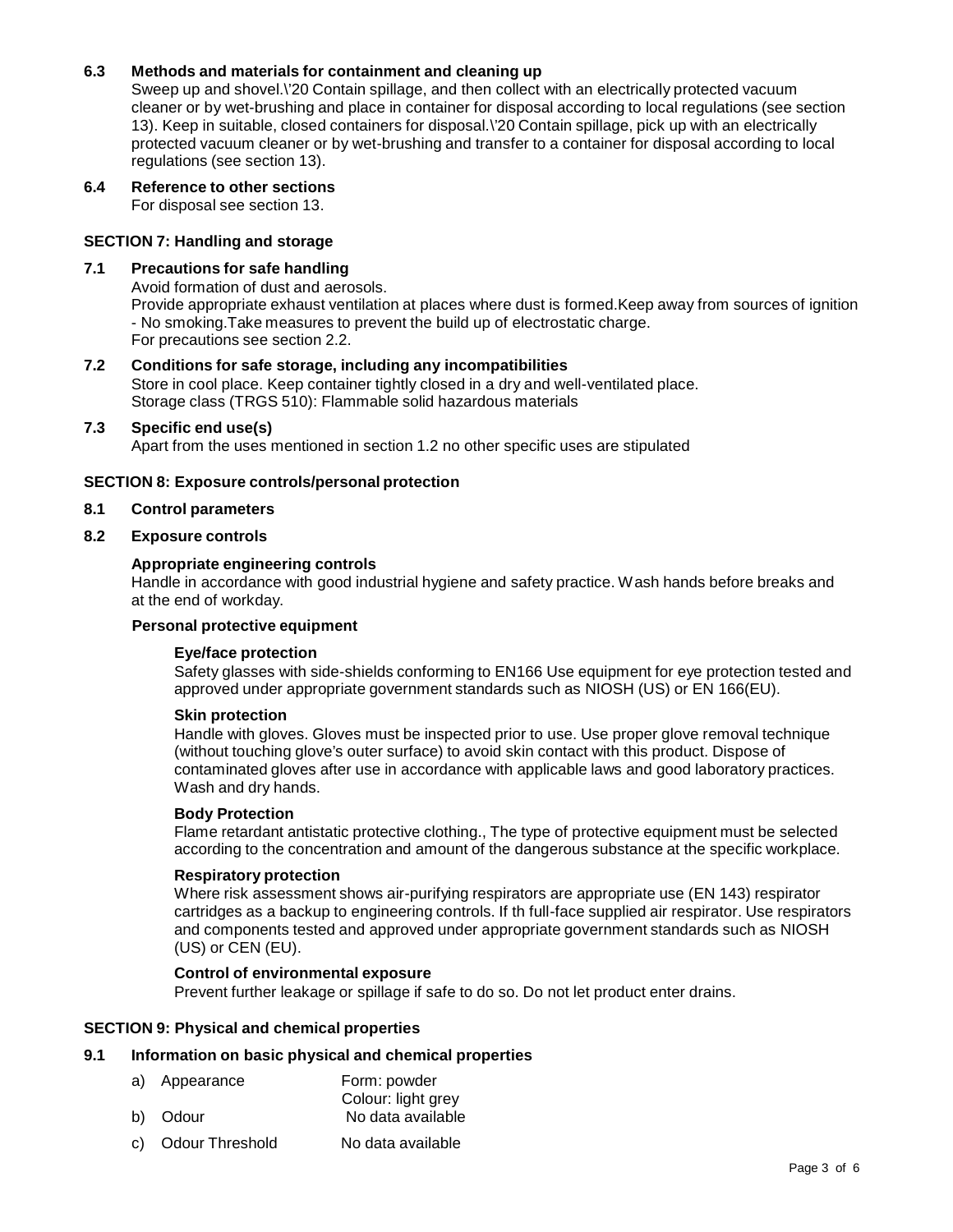|      | d)<br>рH                                                                                                                                                                                                                      |                                             | No data available                                                  |  |  |
|------|-------------------------------------------------------------------------------------------------------------------------------------------------------------------------------------------------------------------------------|---------------------------------------------|--------------------------------------------------------------------|--|--|
|      | Melting point/freezing<br>e)<br>point                                                                                                                                                                                         |                                             | Melting point/range: 1,966 °C - lit.                               |  |  |
|      | f)<br>Initial boiling point and<br>boiling range                                                                                                                                                                              |                                             | 3,727 °C - lit.                                                    |  |  |
|      | g)                                                                                                                                                                                                                            | Flash point                                 | Not applicable                                                     |  |  |
|      | h)                                                                                                                                                                                                                            | Evaporation rate                            | No data available                                                  |  |  |
|      | i)                                                                                                                                                                                                                            | Flammability (solid, gas)                   | The substance or mixture is a flammable solid with the category 1. |  |  |
|      | Upper/lower<br>j)<br>flammability or<br>explosive limits                                                                                                                                                                      |                                             | No data available                                                  |  |  |
|      | k)                                                                                                                                                                                                                            | Vapour pressure                             | No data available                                                  |  |  |
|      | $\vert$                                                                                                                                                                                                                       | Vapour density                              | No data available                                                  |  |  |
|      | m)                                                                                                                                                                                                                            | Relative density                            | 12.41 g/mL                                                         |  |  |
|      | Water solubility<br>n)                                                                                                                                                                                                        |                                             | No data available                                                  |  |  |
|      | Partition coefficient: n-<br>$\circ)$<br>octanol/water                                                                                                                                                                        |                                             | No data available                                                  |  |  |
|      | Auto-ignition<br>p)<br>temperature                                                                                                                                                                                            |                                             | No data available                                                  |  |  |
|      | q)                                                                                                                                                                                                                            | Decomposition<br>temperature                | No data available                                                  |  |  |
|      | r)                                                                                                                                                                                                                            | Viscosity                                   | No data available                                                  |  |  |
|      | s)                                                                                                                                                                                                                            | <b>Explosive properties</b>                 | No data available                                                  |  |  |
|      | t)                                                                                                                                                                                                                            | Oxidizing properties                        | No data available                                                  |  |  |
| 9.2  | Other safety information<br>No data available                                                                                                                                                                                 |                                             |                                                                    |  |  |
|      |                                                                                                                                                                                                                               | <b>SECTION 10: Stability and reactivity</b> |                                                                    |  |  |
| 10.1 | <b>Reactivity</b><br>No data available                                                                                                                                                                                        |                                             |                                                                    |  |  |
| 10.2 | <b>Chemical stability</b><br>Stable under recommended storage conditions.                                                                                                                                                     |                                             |                                                                    |  |  |
| 10.3 | Possibility of hazardous reactions<br>No data available                                                                                                                                                                       |                                             |                                                                    |  |  |
| 10.4 | <b>Conditions to avoid</b><br>Heat, flames and sparks.                                                                                                                                                                        |                                             |                                                                    |  |  |
| 10.5 | Incompatible materials<br>Strong oxidizing agents, Halogens, Chlorine trifluoride, Oxygen difluoride                                                                                                                          |                                             |                                                                    |  |  |
| 10.6 | <b>Hazardous decomposition products</b><br>Hazardous decomposition products formed under fire conditions. - Rhodium/rhodium oxides<br>Other decomposition products - No data available<br>In the event of fire: see section 5 |                                             |                                                                    |  |  |

# **SECTION 11: Toxicological information**

# **11.1 Information on toxicological effects**

# **Acute toxicity**

No data availableRhodium

# **Skin corrosion/irritation** No data available(Rhodium)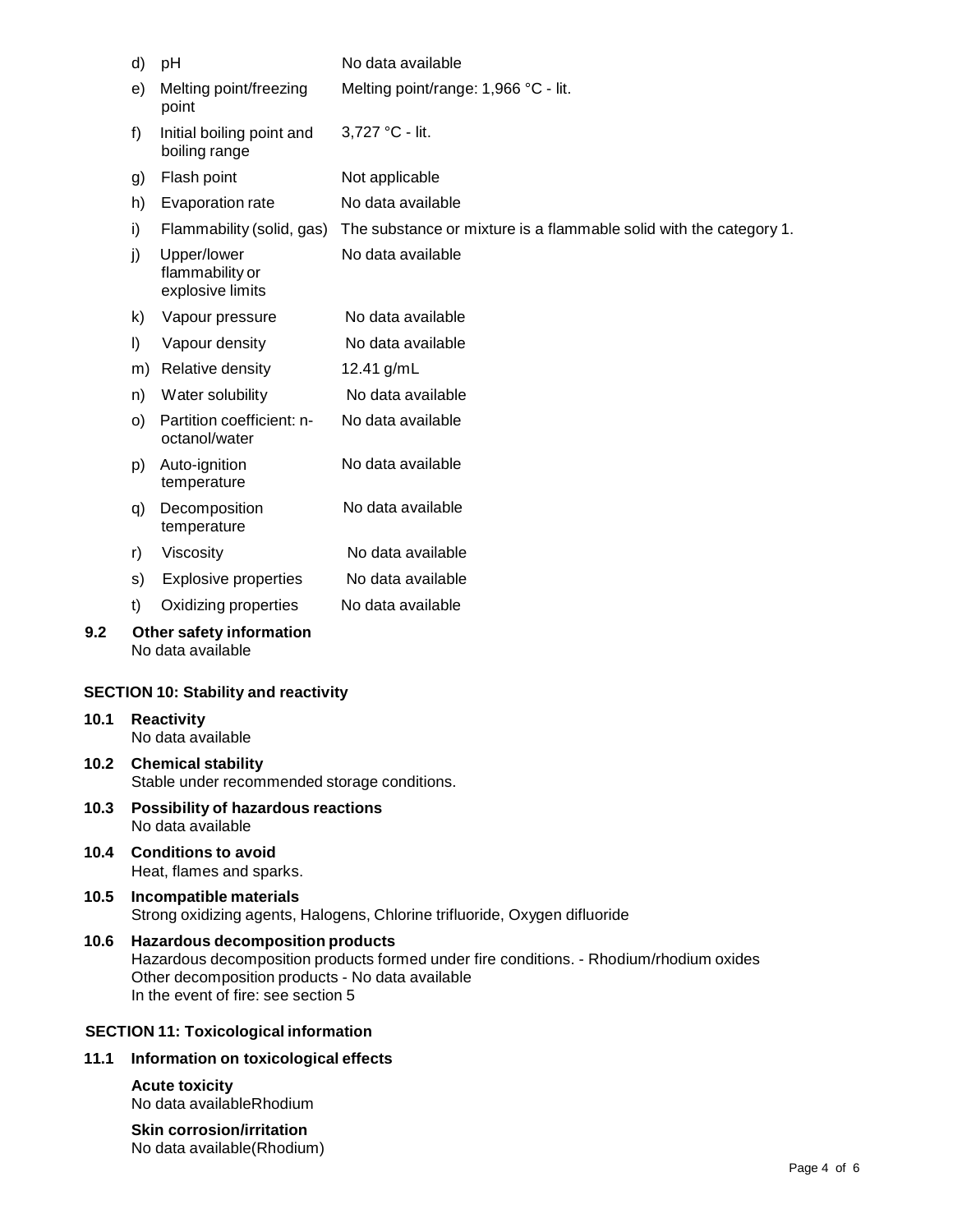# **Serious eye damage/eye irritation**

No data available(Rhodium)

# **Respiratory orskin sensitisation**

No data available(Rhodium)

# **Germ cell mutagenicity**

No data available(Rhodium)

# **Carcinogenicity**

This product is or contains a component that is not classifiable as to its classification.(Rhodium) (Rhodium)

IARC: No component of this product present at levels greater than or equal to 0.1% is identified as probable, possible or confirmed human carcinogen by IARC.

#### **Reproductive toxicity**

No data available(Rhodium)

**Specific target organ toxicity - single exposure** No data available(Rhodium)

**Specific target organ toxicity - repeated exposure** No data available

# **Aspiration hazard**

No data available(Rhodium)

#### **Additional Information** RTECS: VI9069000

To the best of our knowledge, the chemical, physical, and toxicological properties have not been thoroughly investigated.(Rhodium)

# **SECTION 12: Ecological information**

#### **12.1 Toxicity** No data available

- **12.2 Persistence and degradability** No data available
- **12.3 Bioaccumulative potential** No data available
- **12.4 Mobility in soil** No data available(Rhodium)

# **12.5 Results of PBT and vPvB assessment**

This substance/mixture contains no components considered to be either persistent, bioaccumulative and toxic (PBT), or very persistent and very bioaccumulative (vPvB) at levels of 0.1% or higher.

#### **12.6 Other adverse effects**

No data available

# **SECTION 13: Disposal considerations**

#### **13.1 Waste treatment methods**

#### **Product**

Burn in a chemical incinerator equipped with an afterburner and scrubber b highly flammable. Offer surplus and non-recyclable solutions to a licensed disposal company.

# **Contaminated packaging**

Dispose of as unused product.